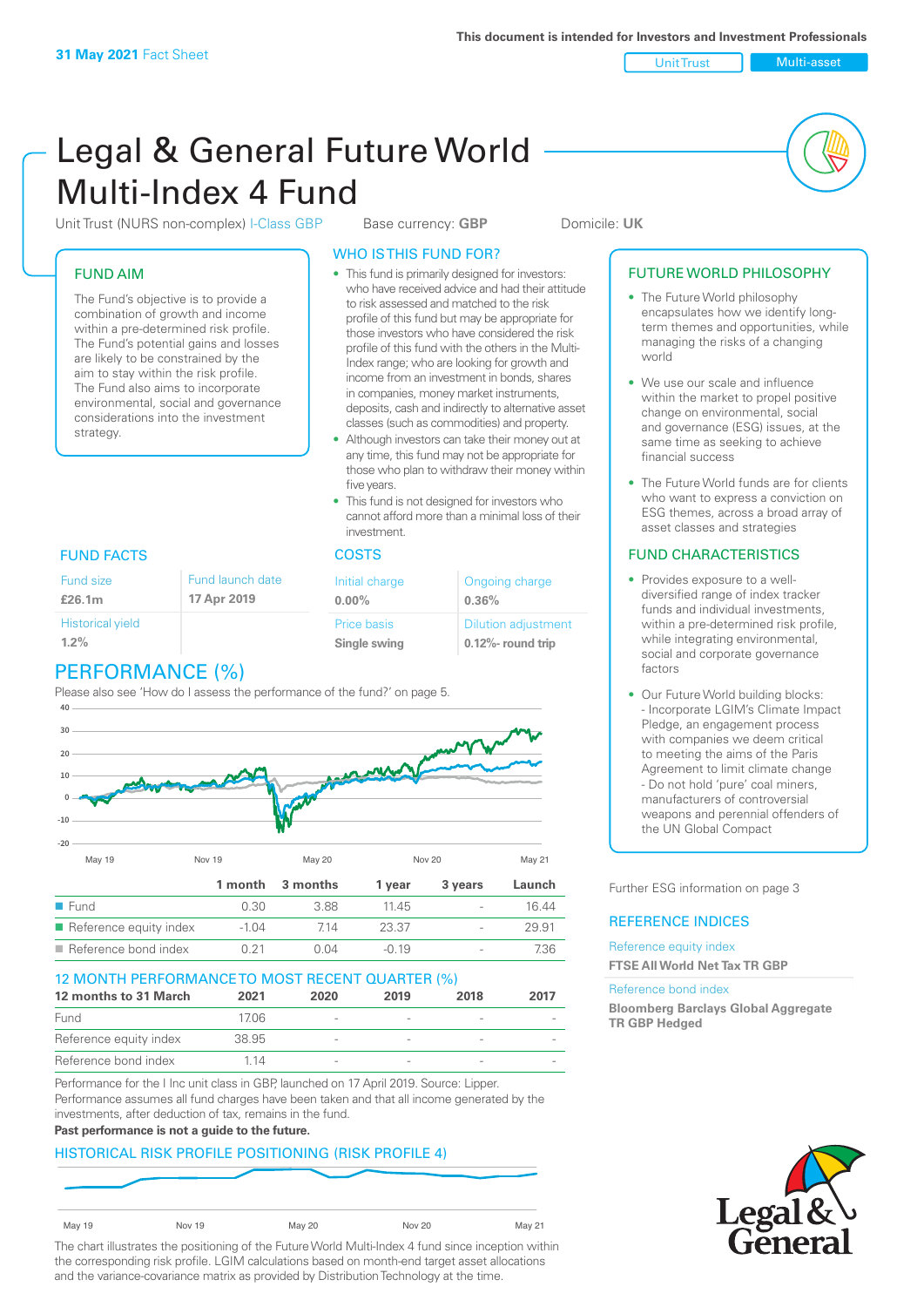Unit Trust (NURS non-complex) I-Class GBP

### PORTFOLIO BREAKDOWN

All data source LGIM unless otherwise stated. Totals may not sum due to rounding.





### FUND MANAGERS

The fund managers have responsibility for managing the multi-index fund range. They are part of the Multi-Asset Funds (MAF) team in LGIM. This team focuses on designing and managing multi-asset funds that are tailored to match the specific objectives of various client types. The team sits within a wider Asset Allocation team which combines both depth of experience with a broad range of expertise from different fields, including fund management, investment consulting and risk management roles.

### TOP 10 HOLDINGS (%)

| L&G FW ESG Developed Equity Index Fund                     | 21.3 |
|------------------------------------------------------------|------|
| L&G FW ESG UK Equity Index Fund                            | 9.5  |
| <b>L&amp;G UK ESG Corporate Bonds ETF</b>                  | 7.0  |
| Cash                                                       | 5.5  |
| L&G Future World Global Credit Fund                        | 5.0  |
| L&G ESG Eemerging Markets Government Bond (USD) Index Fund | 4.5  |
| L&G Global Inflation Linked Bond Index Fund                | 4.0  |
| L&G Japan Index Trust                                      | 3.8  |
| L&G Global Emerging Markets Index Fund                     | 3.0  |
| L&G ESG GBP Corporate Bond 0-5Y ETF                        | 3.0  |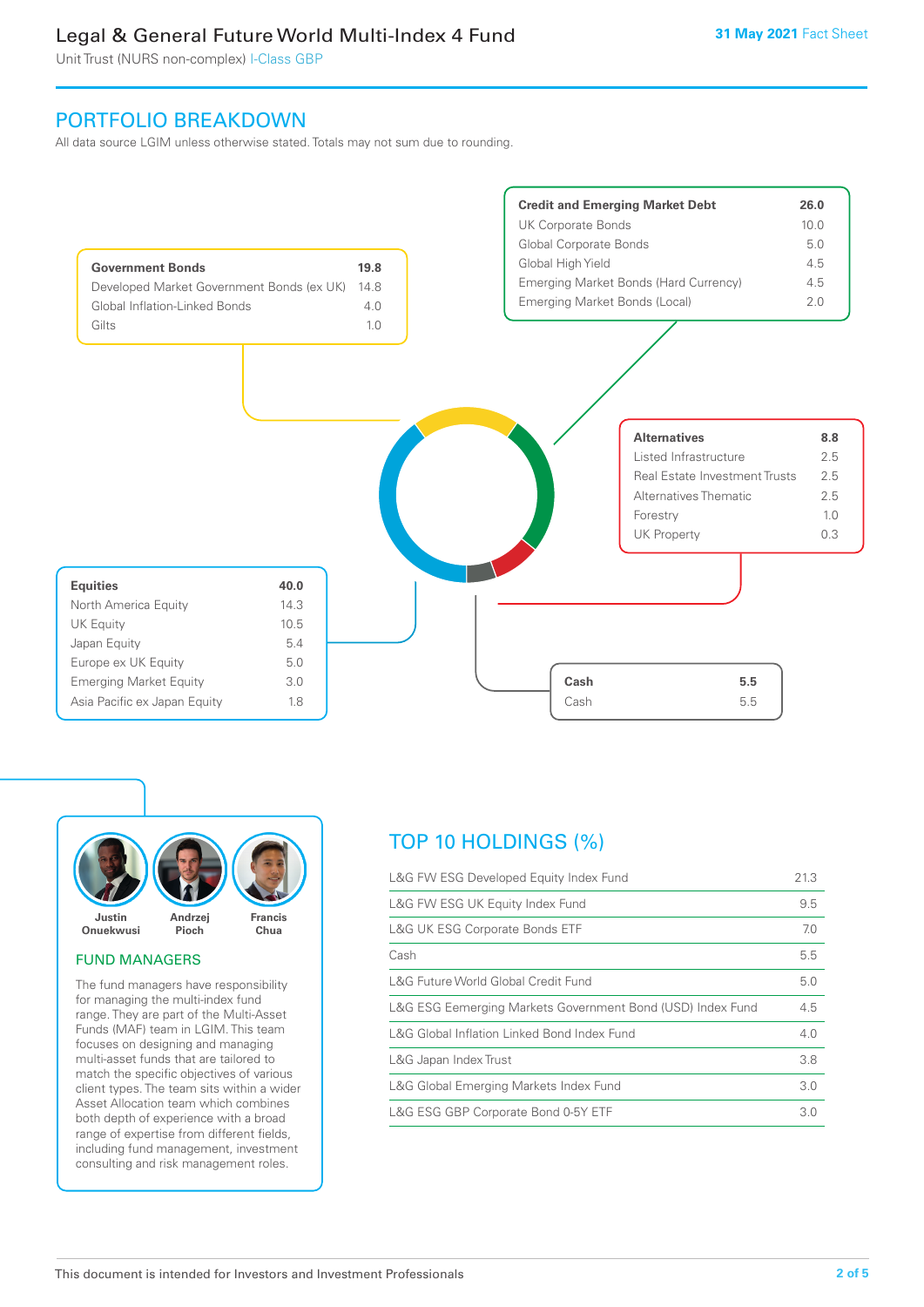Unit Trust (NURS non-complex) I-Class GBP

**54**

ESG score of comparator

## ESG COMMITMENT

**/100 /100**

From diesel emissions to oil spills, there have been many tangible examples in recent years of how failures in the way companies are run can have a harmful impact on the environment, society and investor returns. We believe responsible investing can mitigate the risk of such outcomes and has the potential to improve returns through the integration of environmental, social and governance (ESG) considerations, active ownership and longterm thematic analysis.

### ESG SCORE

We score companies based on environmental, social and governance factors. The ESG Score is aligned to our engagement and voting activities. As a result, this portfolio has an aggregate ESG Score of **59** versus a mainstream comparator of **54**.

ESG scores and carbon metrics are calculated for the portion of the portfolio that invests in LGIM's Future World funds.



### ENVIRONMENTAL PERFORMANCE

**77%** Lower carbon reserves intensity than the unadjusted comparator

> **Equivalent to 3,658 barrels of oil**

Carbon dioxide (CO2) is the most significant contributor to greenhouse gas emissions which are driving climate change. Compared to the unadjusted comparator, the fund will have a different exposure to current and future sources of carbon dioxide emissions.



൹

**59**

ESG score of fund

CARBON RESERVES

Carbon reserves are fossil fuels (coal, oil and gas) which, if burnt, will become the carbon emissions of the future. To meet global climate change targets, the unabated use of fossil fuels is expected to decline over time.

The figures below are a measure of the size of carbon reserves held by the fund's underlying companies.

**457** Fund **2,011 Comparator** 

**Tonnes of CO2 ei per \$1 million of market capitalisation**

The fund has **77%** lower carbon reserves intensityii compared to the unadjusted comparator. The difference in carbon reserves intensity means that for every \$1 million invested in the fund, the exposure to fossil fuels through the underlying companies is reduced by an amount equivalent to **3,658 barrels of oil**<sup>iii</sup>, compared to having invested in the unadjusted comparator.



**49%** Lower carbon emissions intensity

than the unadjusted comparator

CARBON EMISSIONS

Following the global Paris Agreement on climate change, companies in all sectors are expected to reduce their emissions to prepare and adapt for a low-carbon economy.

**34** Fund **67 Comparator** 

**Tonnes of CO2 e per \$1 million of sales**

The fund has **49%** lower carbon emissions intensity compared to the unadjusted comparator. Carbon emissions intensity describes the relationship between the carbon emissions of a company and its salesiv

The difference in carbon emissions intensity means that the fund has selected companies where, for the same level of sales, the associated emissions<sup>v</sup> are lower by **49%** compared to the unadjusted comparator<sup>vi</sup>.



For further information please go to www.lgim.com/esginfo Ø

**The comparator for this fund is a bespoke asset-weighted blend\* of Solactive market-capitalisation indices in equities and credit. \*The blend will evolve over time in line with the actual asset allocation of the multi-asset fund.**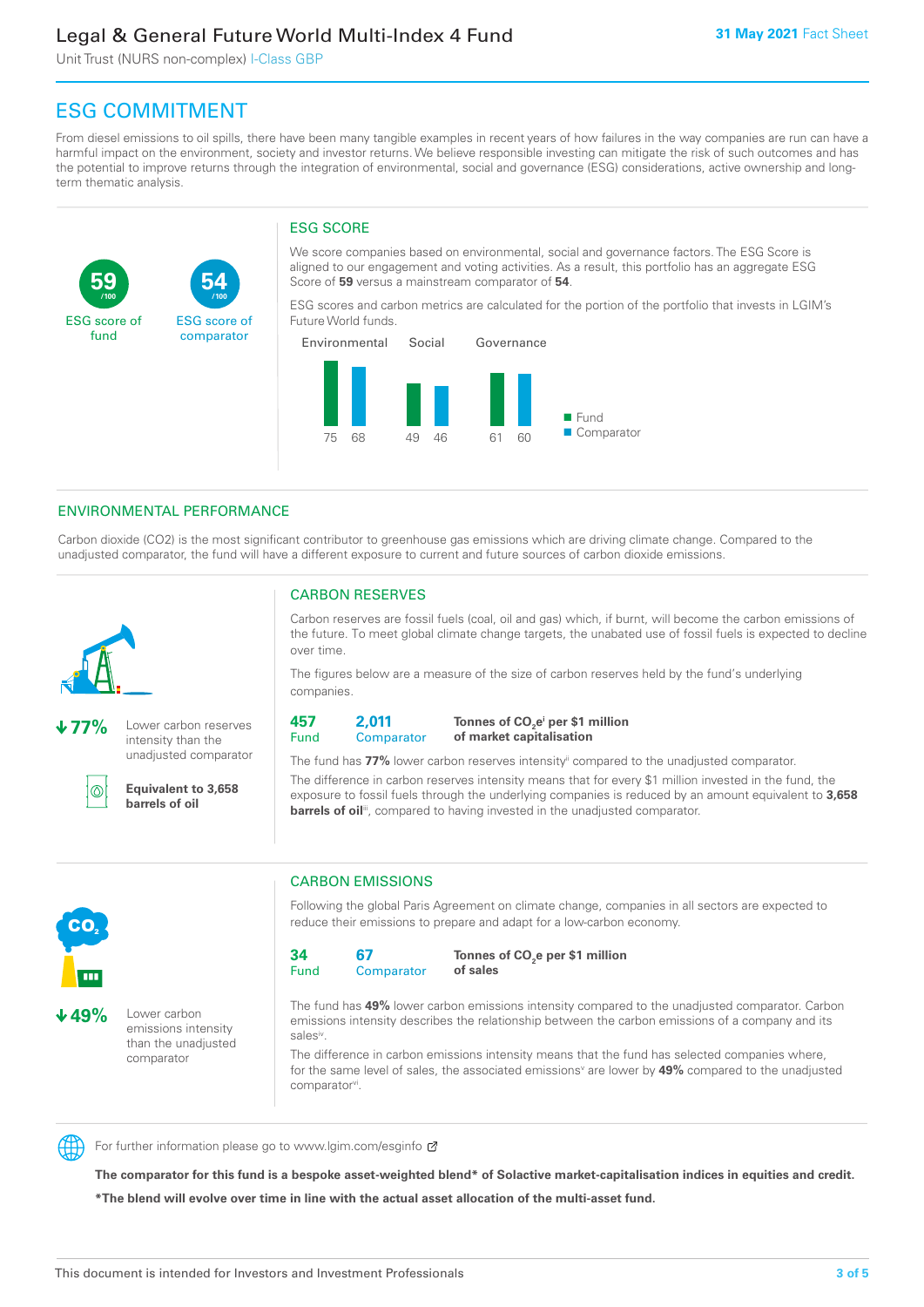Unit Trust (NURS non-complex) I-Class GBP

### **NOTES**

 $^\mathrm{i}$  Carbon dioxide equivalent (CO<sub>2</sub>e) is a standard unit to compare the emissions of different greenhouse gases.

<sup>ii</sup> The carbon reserves intensity of a company captures the relationship between the carbon reserves the company owns and its market capitalisation. The carbon reserves intensity of the overall fund reflects the relative weights of the different companies in the fund.

iii We consider one barrel of oil equivalent to 0.425 tonnes of CO<sub>2</sub>e, based on International Energy Agency and Intergovernmental Panel on Climate Change guidelines.

#### iv The choice of this metric follows best practice recommendations from the **Task Force on Climate-related Financial Disclosures**.

v Data on carbon emissions from a company's operations and purchased energy is used.

vi This measure is the result of differences in the weights of companies between the index or the fund and the comparator, and does not depend on the amount invested in the fund. It describes the relative 'carbon efficiency' of different companies in the comparator (i.e. how much carbon was emitted per unit of sales) or in the fund, not the contribution of an individual investor in financing carbon emissions.

We use a proxy comparator to represent a typical comparable universe for this fund.

**HSBC:** Source: HSBC Bank Plc. ("HSBC") – HSBC Climate Solutions Database. All rights in the HSBC Climate Solutions Database and data content therein are vested in HSBC. Neither HSBC, nor its affiliates accept any liability for the accuracy or completeness of the HSBC Climate Solutions Database. No further distribution of HSBC data is permitted without HSBC's express written consent.

**Trucost:** Source: S&P Trucost Limited © Trucost 2019. All rights in the Trucost Data and Reports vest in Trucost and/or its licensors. Neither Trucost, nor its affiliates, nor its licensors accept any liability for any errors, omissions or interruptions in the Trucost Data and/or Reports. No further distribution of the Data and/or Reports is permitted without Trucost's express written consent.

**Sustainalytics:** Part of this publication may contain Sustainalytics proprietary information that may not be reproduced, used, disseminated, modified nor published in any manner without the express written consent of Sustainalytics. Nothing contained in this publication shall be construed as to make a representation or warranty, express or implied, regarding the advisability to invest in or include companies in investable universes and/or portfolios. The information is provided "as is" and, therefore Sustainalytics assumes no responsibility for errors or omissions. Sustainalytics cannot be held liable for damage arising from the use of this publication or information contained herein in any manner whatsoever.

The calculations above rely on third party data provided at a point in time that may not cover the entirety of the fund's investments or the fund's comparator. As a result, what we report may change as third party data changes and may also differ from other third party calculations.

**Refinitiv:** Source: Refinitiv ESG